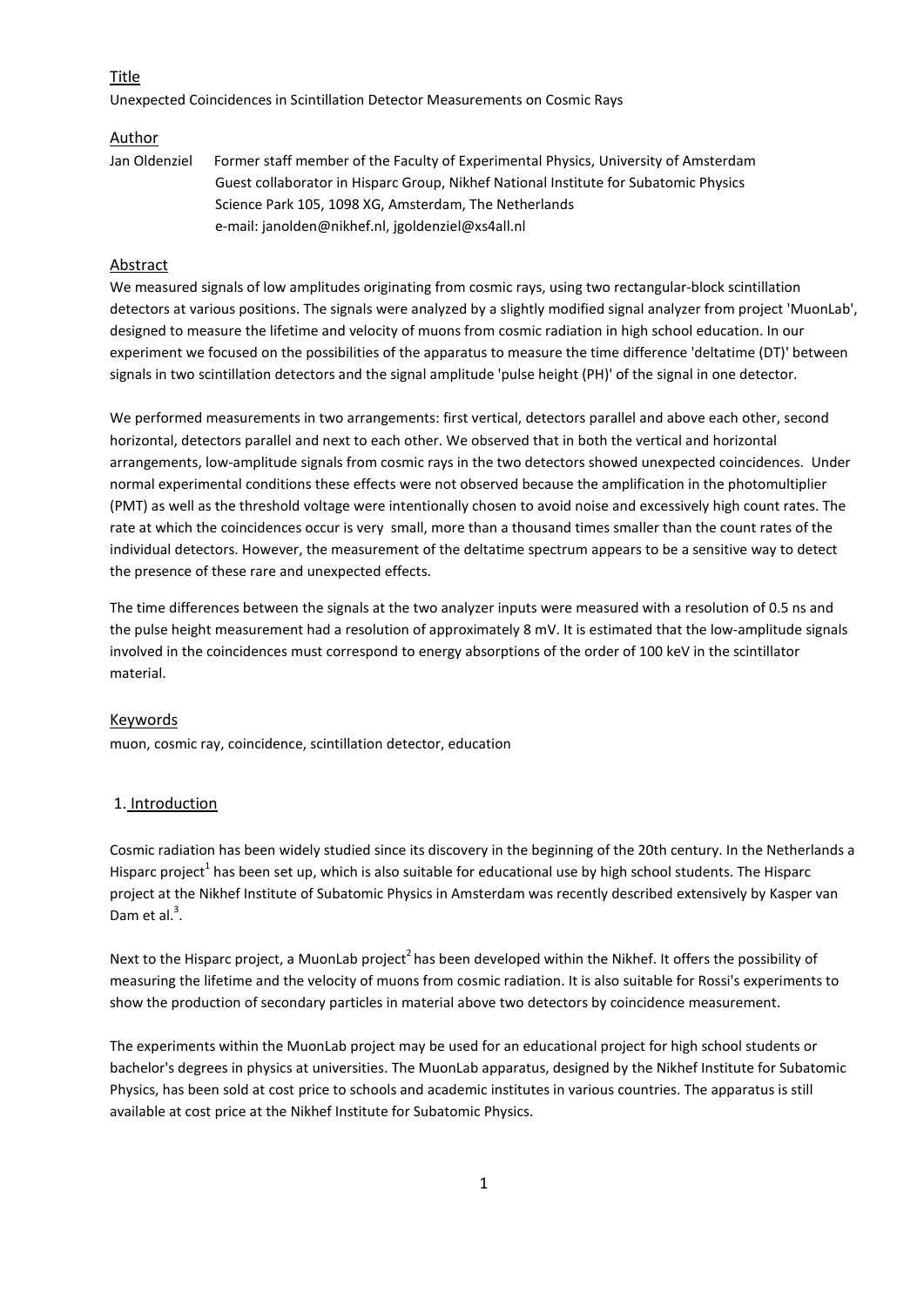The observation of the amplitude spectrum of random coincidences in cosmic ray measurements, as measured in the Hisparc project, suggested that a more elaborate study of coincidences at low signal amplitude using the MuonLab apparatus might be interesting.

## 2. Method

The MuonLab instrument we have used, described in more detail in the website https://www.nikhef.nl/muonlab, basically consists of two scintillation detectors connected to a signal analyzer interfaced to a Linux computer.

Schematically:



fig. 1

A detector comprises the scintillation material in the form of a rectangular block of 9 x 5 x 40 cm<sup>3</sup>. The scintillator is connected to a photo-multiplier tube (PMT) and is completely enclosed in rectangular aluminum tube of 3 mm wall thickness and length of approximately 60 cm. The short light flashes generated by charged particles e.g. muons and electrons, traversing the scintillator are converted into electrical pulses by a Hamamatsu 6095 photomultiplier.

The electronics of the signal analyzer is based on an FPGA hardware circuit and a VHDL firmware program, which is saved in an EPROM. The hardware uses a 1000 MHz clock and the implemented code offers a number of possibilities for measurements of muons and electrons. Control and read-out can be realized via USB connection to a Linux computer.

We used the capability of the signal analyzer to measure the time difference (deltatime) between the pulses triggers in the two detectors at input channel 1 (CH1) and input channel 2 (CH2). Based on the 1000 MHz clock, the firmware offers the possibility of measuring time differences with a resolution of 0,5 ns.

For the measurement of pulse heights the signal analyzer contains a 200 MHz Analog to Digital converter (ADC) with a maximum range of 2 V.

High voltages for the photomultipliers and thresholds for the trigger levels can be set using an external Python program.

The firmware of the signal analyzer distinguishes between the first triggers in CH1 and CH2. In the control software, we add a positive sign to a deltatime arising from the first trigger in detector1 at CH1, whereas a deltatime arising from the first trigger in detector2 at CH2 is counted as negative. Accordingly, positive values of deltatime correspond to situations in which detector1 had the first hit and negative values of deltatime correspond to situations in which detector2 was hit first.

We performed several measurements with the detectors in two different arrangements and at various distances. In the vertical arrangement the detectors are placed parallel above each other, in the horizontal arrangement parallel next to each other. Because of the high count rates resulting from a high photomultiplier (PMT) amplification factor and a low threshold level, we used a dedicated Python program for data collection. The originally used LabView program appeared unsuitable for high count rates. The results are presented in the form of histograms, showing the events within a time interval -50 ns to +50 ns and scaled to a measurement time of 24 h.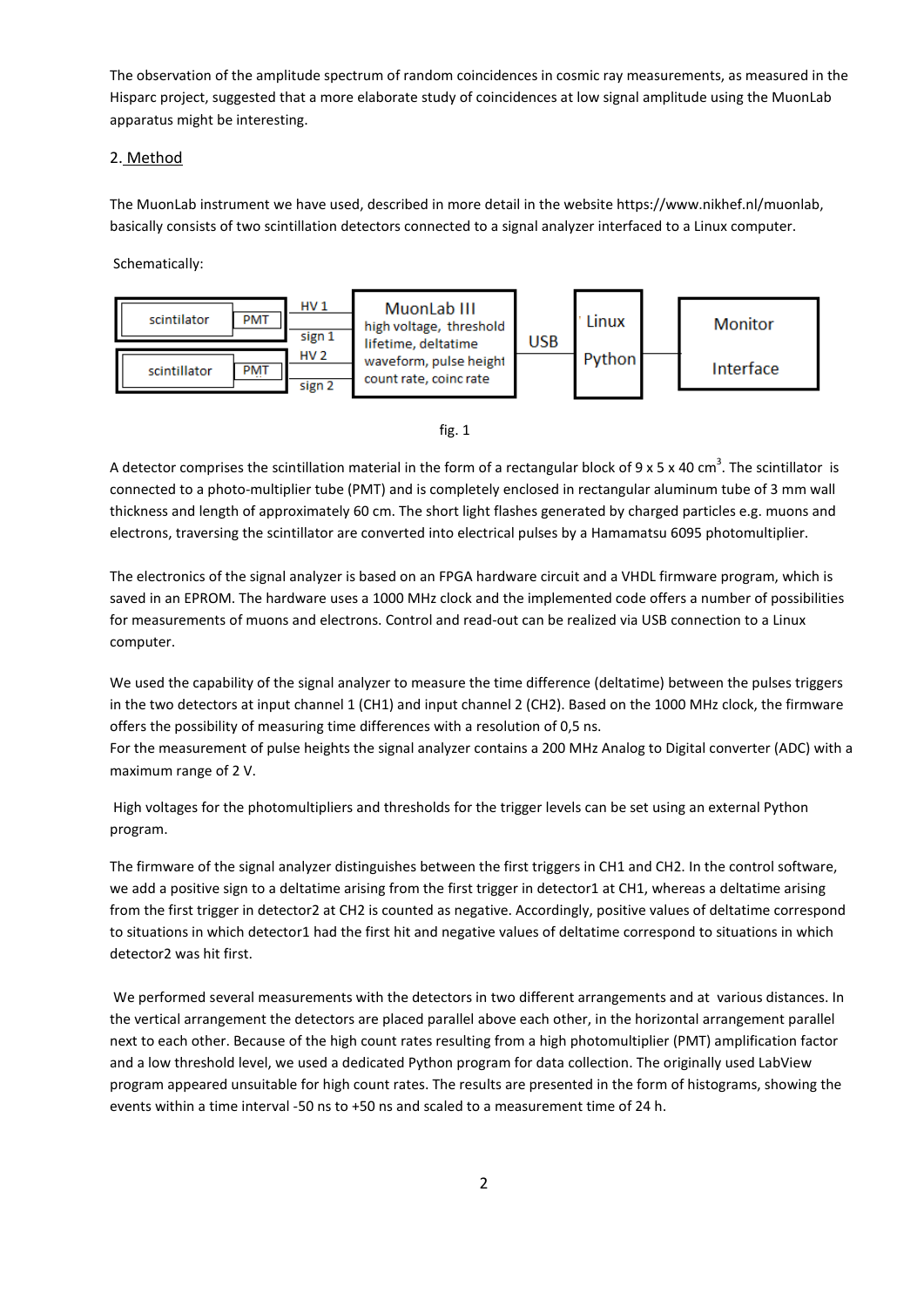## 3. Results deltatime

All measurements were scaled to a measurement time of 24 h. For convenience indicator lines at -10 ns, 0 ns and +10 ns are drawn in the histogram plots.

#### 3.1 Vertical arrangement, detectors above each other at 2m distance, effect of PMT high-voltage



2m vertical HV 800 V threshold 40 mV 2m vertical HV 1100 V threshold 40 mV

We observe a large peak at a negative value of deltatime. It is obvious that this peak corresponds to the time of flight of a muon from upper detector2 to lower detector1, after the first hit in the upper detector. After we increased the amplification by choosing a larger value of the PMT high voltage, a second, smaller peak was observed at a positive value of deltatime. The position of the small peak corresponds to the flight time, which can be calculated from a velocity that is approximately equal to the speed of light. Therefore, it seems that the small peak originates from particles travelling at approximately the speed of light from detector1 to detector2, after a first hit in the lower detector.

To further investigate this effect, we continued our experiment in a horizontal arrangement in which the two detectors were placed parallel to each other at a mutual distance of 2m.

3.2 Horizontal arrangement, detectors next to each other at 2m distance, effect of PMT high-voltage.



 $160$  $140$  $120$  $\overline{\phantom{a}}$  $\overline{a}$ ..  $\ddot{a}$  $-20$  $rac{1}{\sqrt{1}}$ <br>Time differer ce [ns]  $f$ ig. 4 fig. 5



At higher values of the PMT voltage we observe the appearance of 2 peaks, indicating that in the vertical arrangement a small peak at a negative deltatime was hidden by the large muon time-of-flight peak.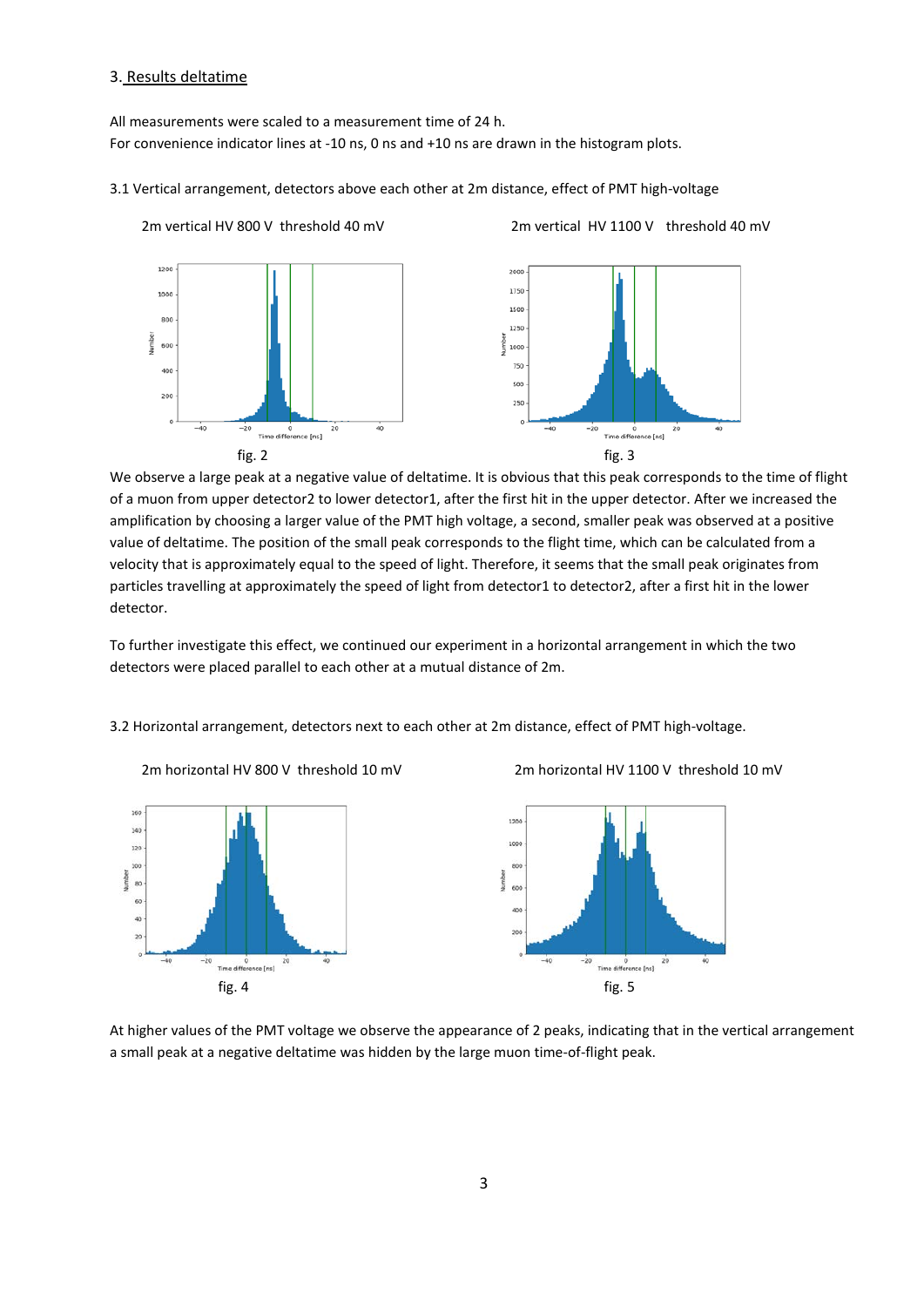#### 3.3 Effect of lead halfway between the detectors







Apparently the separate peaks, presumably resulting from transfer of information between the two detectors, can be blocked by lead at a position halfway between the detectors.

With 4 mm of lead, we still observe in fig.6 the remains of a structure. Further measurements at 2mm, 6mm and 8 mm (results not shown) indicate that the disappearance is gradual. Under the conditions of HV 1100 V and 10 mV threshold, 10 mm of lead are required for the two peak structure to completely vanish.

It appears that there is no influence from lead plates placed at the ouside of the detectors.

3.4 Horizontal arrangement, detectors parallel to each other, effect of distance between detectors.



We made measurements at 2m, 2,5m, 3m, 3,5m, and 4m, examples are shown in fig. 8, fig. 9 and fig. 10.

We observed a shift in the position of the peak that resulted from the first hits in CH1 as well as in the position of the peak that resulted from the first hits in CH2. The asymmetry in the plots is presumably owing to different sensitivities of the detector channels.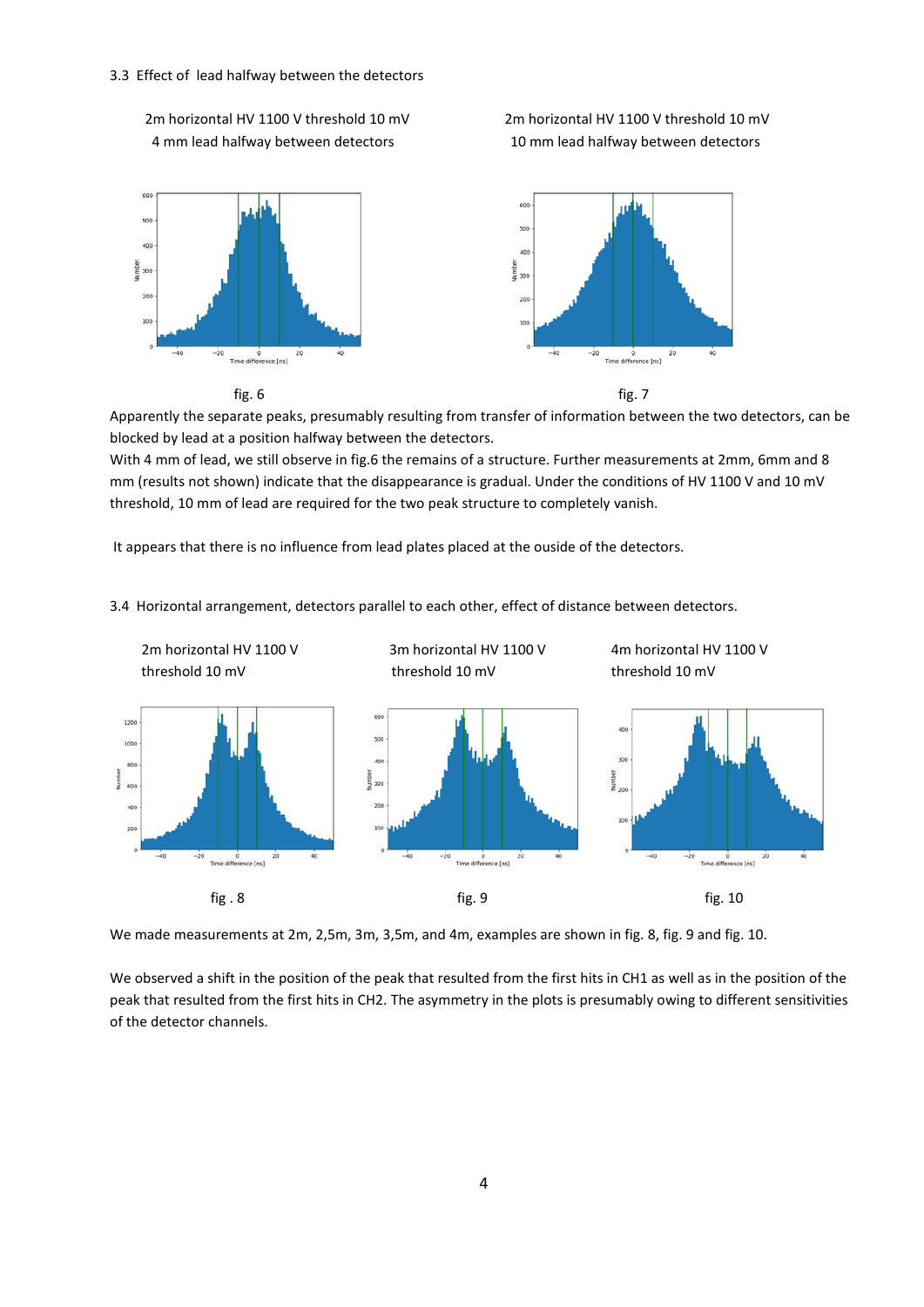#### 4. Analysis of the deltatime results

We analyzed the deltatime data, with all files scaled to a measurement time of 24 h, in the interval from -150 ns to +150 ns. At all distances between the detectors we made a least-squares fit based on the assumption that the observed histogram is the result of a constant background plus three Gaussian peaks. From the analysis we obtained the positions of the peaks, maximum amplitudes, widths and vertical offset resulting from the background. The graphical results for three examples of the analyses at distances of 2m , 3m and 4m between the detectors are shown in fig. 11, fig. 12, and fig. 13. From visual judgment of the graphs we can conclude that the fit to the observed data is very good. Least-squares analyses have not been performed, but are believed to confirm the observations.



Quantitative results for the number of coincidences within the three peaks and in a uniform background:

|             |            | 2m     | 2,5m    | 3m      | 3,5m   | 4m      |
|-------------|------------|--------|---------|---------|--------|---------|
| offset      | background | 43     | 58      | 70      | 67     | 73      |
| middle peak | max        | 619    | 458     | 328     | 287    | 224     |
|             | pos (ns)   | $-0,4$ | $-0,4$  | $-1$    | $-0,8$ | $-1,6$  |
|             | width (ns) | 32,4   | 39,2    | 42,4    | 44,4   | 47,8    |
|             | counts     | 25077  | 22511   | 17429   | 15935  | 13475   |
| left peak   | max        | 495    | 358     | 237     | 201    | 160     |
|             | pos (ns)   | $-9,1$ | $-10,6$ | $-12,4$ | $-14$  | $-15,7$ |
|             | width (ns) | 7,8    | 8,6     | 8,2     | 8,0    | 9,0     |
|             | counts     | 4871   | 3845    | 2421    | 2019   | 1787    |
| right peak  | max        | 424    | 310     | 182     | 144    | 108     |
|             | pos (ns)   | 8,5    | 10,3    | 12,6    | 13,5   | 16      |
|             | width (ns) | 7,8    | 7,6     | 7,4     | 6,4    | 8,4     |
|             | counts     | 4137   | 2961    | 1668    | 1169   | 1125    |
|             |            |        |         |         |        |         |

Table 1

The constant offset (plateau) is due to random coincidences which are uniformly distributed in time. We may estimate the number of random coincidences per bin of 1 ns from the count rates of the two detectors, which varied during the measurements around 850 c/s with a variation of about 5 %. This leads to a background per 1 ns bin of 850 x 850 x 10<sup>-9</sup> x 24 x 3600 = approximately 60 random events per bin in 24 hours, in reasonable agreement with the observation.

We interpret the middle peak, centered around zero deltatime, as originating from extended air showers (EAS), coming from all directions and at all possible angles. The angle distribution of the wave fronts causes a spread in deltatime around zero.

For the two small peaks, centered around a positive and a negative value of deltatime, we have no interpretation. We conclude that, after a first hit in CH1, (deltatime counted positive) or in CH2, (deltatime counted negative), information is transferred between the detectors in a globally symmetric manner, giving rise to a coincidence.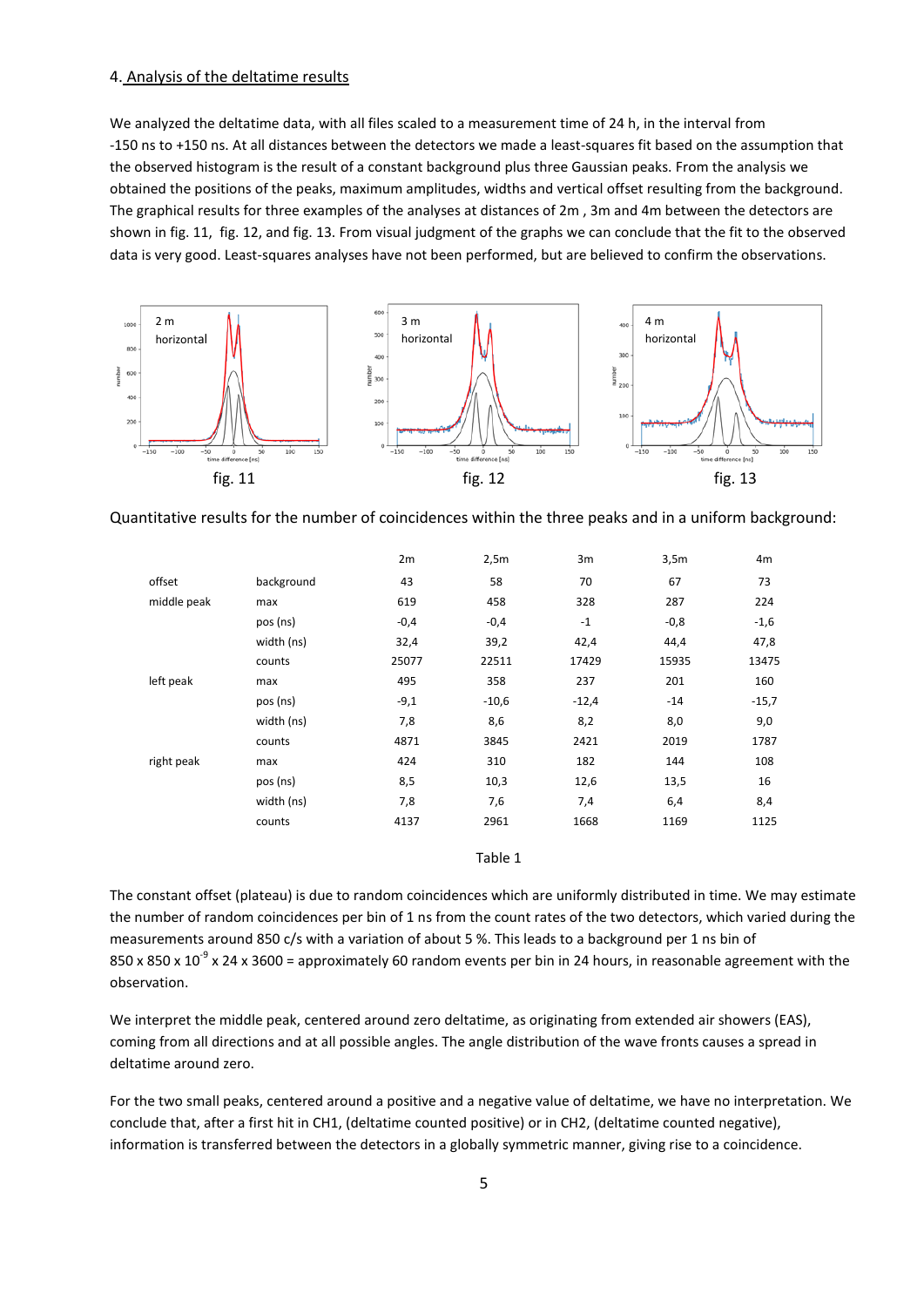Apart from an offset, which may be due to an electronic delay in the hardware, the velocity of information transfer is close to the speed of light, as can be seen from a plot of half of the separation of the two peaks against the distance of the detectors.

| Distance between the detectors       | 2m.  | 2.5m 3m           | 3.5m         | 4m |
|--------------------------------------|------|-------------------|--------------|----|
| separation DT between peaks / 2 (ns) | 8.80 | 10.45 12.50 13.75 | $\sim$ 15,85 |    |



Plot of half peak separation in ns versus distance of detectors in m For comparison: the inverse of the speed of light is 3,34 ns/m

From the fitted data in Table 1, we considered the number of events in the two small peaks.

| Distance between the detectors | 2m   | 2.5m | 3m   | 3.5m | 4m   |
|--------------------------------|------|------|------|------|------|
| Counts left peak               | 4871 | 3845 | 2421 | 2019 | 1787 |
| Counts right peak              | 4137 | 2961 | 1668 | 1169 | 1125 |

#### Table 3

A plot of the number of events against distance suggests a quadratic inverse power law dependence on distance. These results suggest that the detector material is a source of (secondary?) radiation, which is visible only in the region of low-amplitude signals.





compared with an inverse quadratic dependence. compared to an inverse quadratic dependence.

Counts left peak (CH2 first) against distance detectors Counts right peak (CH2 first) against distance detectors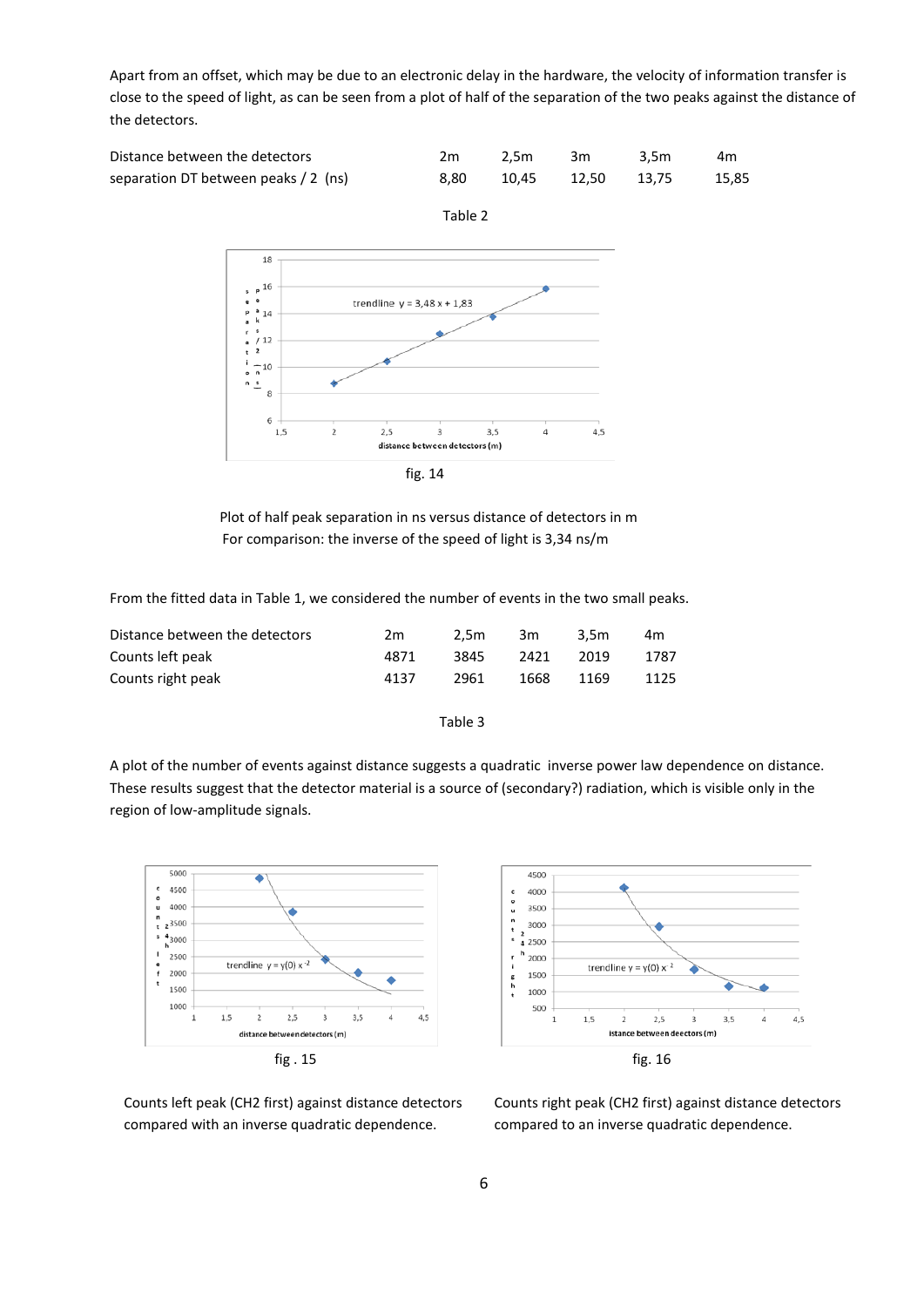In contrast to the behavior of the left and right peaks, the counts in the middle peak showed a linear dependence on distance between the detectors.



 $\overline{a}$ 

5000

 $1,5$ 

distance bety fig. 17

 $2,5$ 

Number of counts middle peak against distance of detectors

 $\mathsf 3$ 

 $3,5$ 

en detectors (m)

 $\overline{4}$ 

 $4,5$ 

#### 5. Effect of trigger level

At a horizontal distance of 2m we made further measurements using various values of the trigger level, which were scaled to a measurement time of 24 h. We made Gaussian fits between -100 ns and +100 ns, the result of which are shown in fig. 18, 19 and 20 and in Table 5. Comparing fig. 18 to Table 1, we noticed a considerable quantitative (statistical or timely?) difference. However, the effect remained qualitatively the same.

2m, HV 1100 V, trigger level 10 mV 2m, HV 1100 V, trigger level 70 mV 2m, HV 1100 V, trigger level 150 mV



#### Table 5

(le + ri) / mid 44 % 31 % 14 %

We observed that at higher values of the trigger level the two-peak structure in the deltatime spectrum becomes less prominent. At higher values of the trigger level finally the peak structure completely vanishes.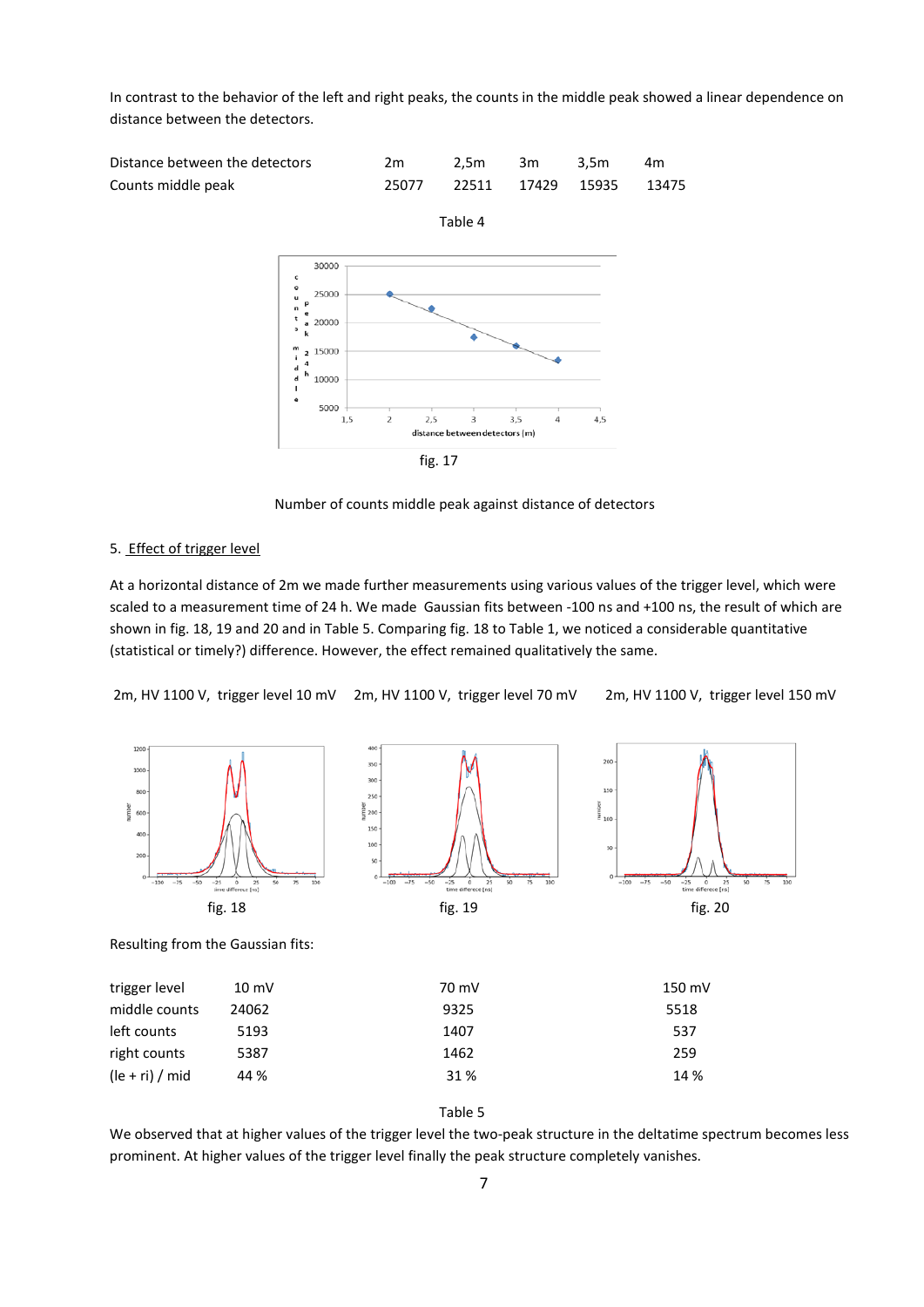# 6. Pulse height

To shed more light on the nature of the supposed information transfer between the two detectors, we performed separate measurements on the pulse height of the signals at different trigger levels.

Using the ADC capability of the analyzer box, we registered the amplitude of the signal in CH1 in a separate file PH\_CH1, under the condition that there is a trigger from a coincidence between CH1 and CH2 within a fixed time window of 100 ns. Together with the CH1 signal amplitude, the file registers the deltatime between CH1 and CH2 and the information on which channel was hit first. The ADC only measures the signal at CH1 input. After each coincidence, the maximum amplitude is stored in a 255 bits memory and, together with the information on the corresponding deltatime, written to the datalog file PH\_CH1. The analog range of the ADC is 0-2000 mV; therefore, one ADC bit corresponds to an analog voltage of approximately 8 mV and the analog pulse height PH equals ADC bits\*8 mV

From the files PH\_CH1, we separated the counts in the bit range 0 - 255 and the counts collected at the maximum bit 255 of the ADC. As shown above, these ranges correspond to the voltages of pulse height 0<PH<2000 mV and PH>2000 mV.

ADC counts in the region DT 0 to +50 ns (CH1 first)

|                      | 0 <ph<2000 mv<="" th=""><th colspan="3">PH&gt;2000 mV</th></ph<2000> | PH>2000 mV |  |  |
|----------------------|----------------------------------------------------------------------|------------|--|--|
| trigger level 10 mV  | 14153                                                                | 2357       |  |  |
| trigger level 70 mV  | 4356                                                                 | 1445       |  |  |
| trigger level 150 mV | 1571                                                                 | 1030       |  |  |

ADC counts in the region DT -50 to 0 ns (CH2 first)

|                      | 0 <ph<2000 mv<="" th=""><th>PH&gt;2000 mV</th></ph<2000> | PH>2000 mV |
|----------------------|----------------------------------------------------------|------------|
| trigger level 10 mV  | 16585                                                    | 468        |
| trigger level 70 mV  | 5302                                                     | 429        |
| trigger level 150 mV | 2323                                                     | 410        |

## Table 6

Globally, we noticed an equal number of total counts in the CH1 first region and the CH2 first region, in accordance with the observed global symmetry in the deltatime spectrum. Because the ADC only measures the signal in CH1, the number of PH>2000 mV at CH1 first is larger than at CH2 first.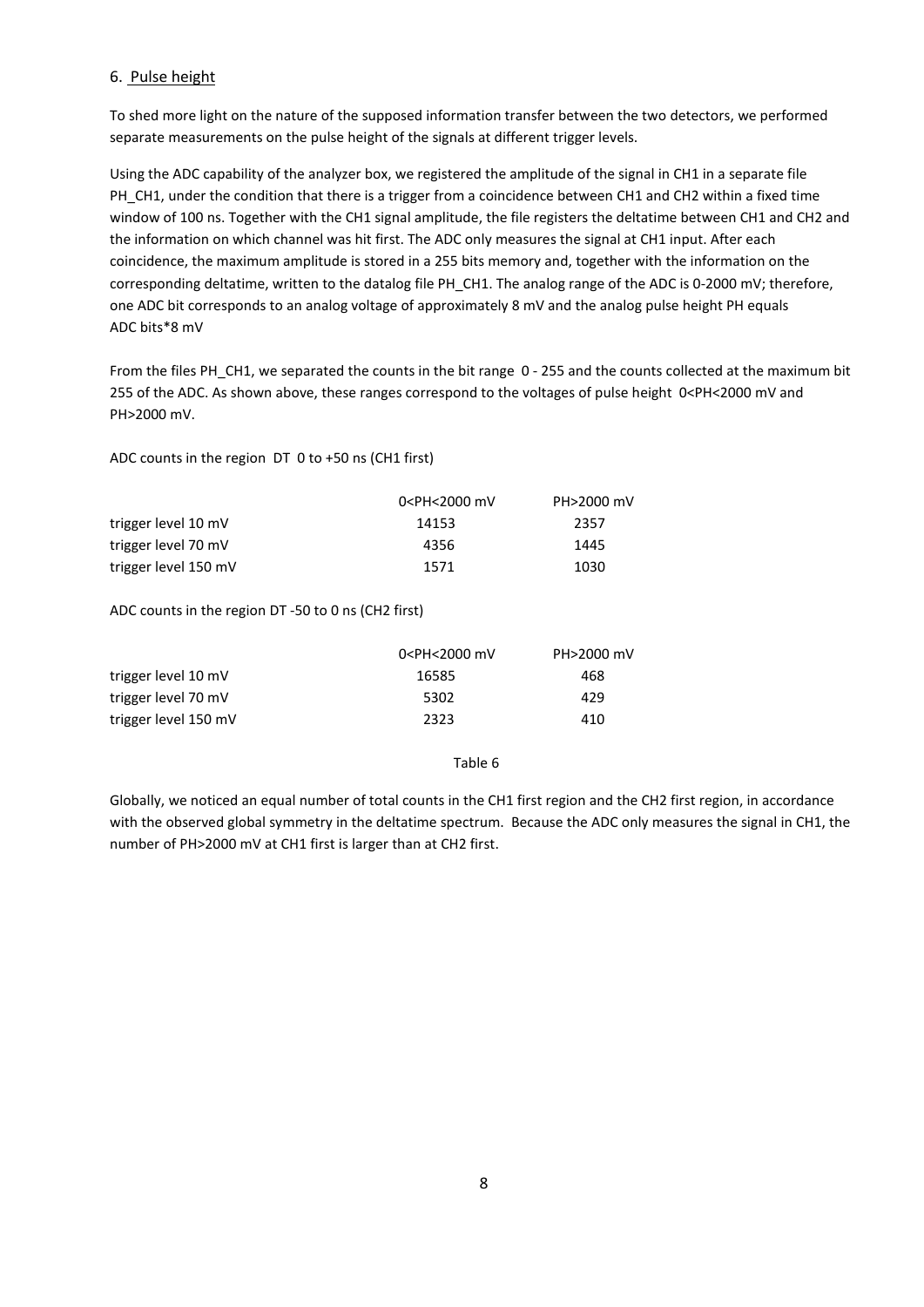We created histograms of the number of pulse heights at signal analyzer input 1 with respect to amplitude for the two regions of deltatime, indicated in Table 6.





We observed a large contribution at small ADC bit values, with maxima in the ADC bit region corresponding to the chosen trigger voltage. The number of counts at low ADC bit values almost disappeared at the highest chosen trigger level.

These observations, in combination with the vanishing of the two-peak structure at higher values of the trigger level in the Gaussian fits, lead us to conclude that the peaks in the deltatime spectrum are associated with small values of the pulse height PH, measured by the ADC at signal analyzer input 1.

The energy absorption associated with small values of the pulse height can be roughly estimated as follows: A zero value of the pulse height implies a signal amplitude smaller than one ADC bit of 8 mV. Assuming that in a scintillator with a thickness of 5 cm the maximum signal amplitude corresponds to an absorbed energy of the order of 10 MeV (i.e. 5 MIP), we estimate that at a PMT voltage of 1100 V a signal amplitude of the order of 10 mV of the ADC corresponds to an absorbed energy of approximately 50 keV. From the histograms, we see that the disappearance of the two peak structures, as shown in fig. 18, 19 and 20 has to be associated with ADC bits smaller than 25 (corresponding to a threshold of 200 mV). According to our estimates, these values correspond to absorbed energies smaller than 1 MeV. The histogram at 10 mV trigger indicates that the peak structure in the deltatime spectrum is related to much smaller energy absorptions, on the order of 100 keV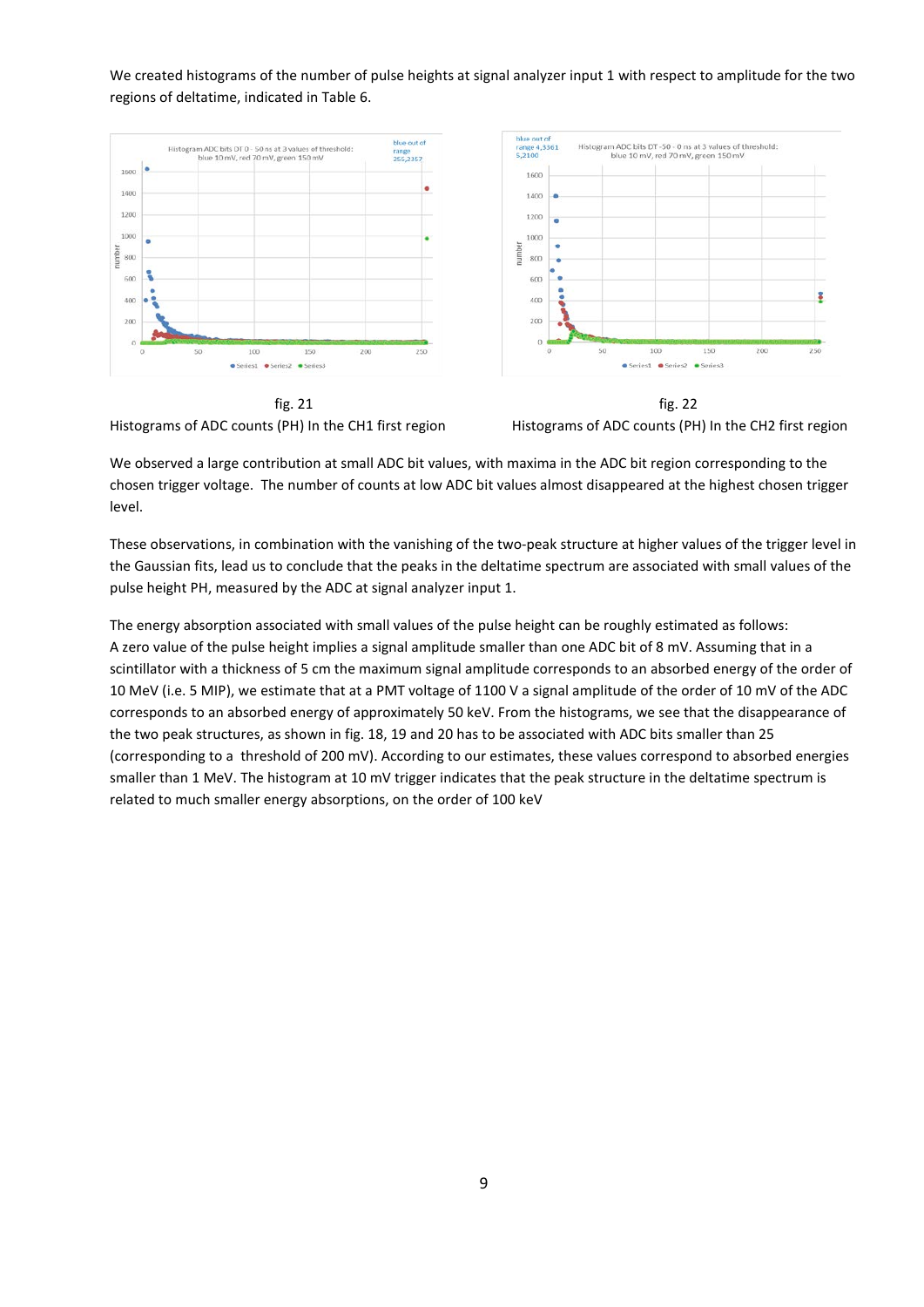## 7. Discussion

We observed that, both in the vertical and in the horizontal arrangement of two scintillation detectors deltatime measurements show unexpected coincidences between signals at low amplitudes in both detectors.

From the least-squares Gaussian analysis of the deltatime histogram we conclude that the observed histogram is the result of a constant background plus three Gaussian peaks. One peak is centered around DT = 0 ns, the other two peaks are centered around  $DT = -8$  ns and  $DT = +8$  ns.

As a first hypothesis, we assume that the middle peak in the least-squares Gaussian fit results from coincidences associated with wave fronts of an EAS shower coming either from the left or right. For spatial arguments, we expect the fit result for the middle peak to be symmetrical around zero deltatime.

The origin of the other two peaks is not clear. The position of the peaks suggests that there might be a second source of coincidences, connected by a mutual transfer of information between the detectors at a velocity close to the speed of light. This assumption is confirmed by measurements of the deltatime spectrum as a function of the distance between the detectors. In addition, measurements of the number of events at various distances suggest an approximately inverse quadratic dependence, which could indicate that the detectors act as a spherical symmetric source of radiation.

Separate measurements of the deltatime spectrum at various trigger levels and pulse height measurements using an ADC at one of the scintillation detector inputs showed that the two extra peaks in the spectrum are caused by signals of very small amplitude. If related to energy absorption in the scintillator, the absorbed energy was on the order of 100 keV.

For an explanation we considered two possibilities:

First, Compton scattering of air shower photons in the scintillator might be involved. In this hypothesis we must assume that scattered photons escape from one detector scintillator and travel to the other detector. This could be the reason for the extremely small amplitudes of the signals in the second detector.

Second, environmental radioactivity<sup>4</sup>, like radon from concrete walls, might have contributed to the deltatime data. This also could result in small amplitude signals.

Considering one of the scintillators as a source radiating uniformly in all directions and the other scintillator as a flat 200 cm<sup>2</sup> detector at a distance of 2m, we globally calculated from the actual measured number of counts in the left and right peak, the apparent strength of the source. The calculation leads to a strength of approximately 150 source events/s, which is more than 10 higher than that expected from intensity measurements on cosmic air showers (see ref 3) or from environmental radioactivity (see ref 4).

Therefore, both hypotheses were rejected.

The diminishing and final disappearance of the left and right peaks after the introduction of lead between the detectors, suggests that particles transferring information, for example electrons or photons, might be involved in the information transport. These particles must originate from the detectors because lead plates only have influence if they are placed between the detectors.

However, the observation of remains of a structure in fig. 6 at a lead thickness of 4 mm is contradictory to our conclusion from trigger level and pulse height measurements that the energies involved were in the order of 100 keV. Half-value thicknesses of lead at 100 keV and 200 keV are 0,12 mm and 0,68 mm respectively. For electrons of 200 keV the penetration depth in lead is in the order of 0,1 mm.

Apart from this, from the effect of disappearance of the peaks after the introduction of lead between the detectors, we may conclude that we do not deal with an instrumental effect of the signal analyzer.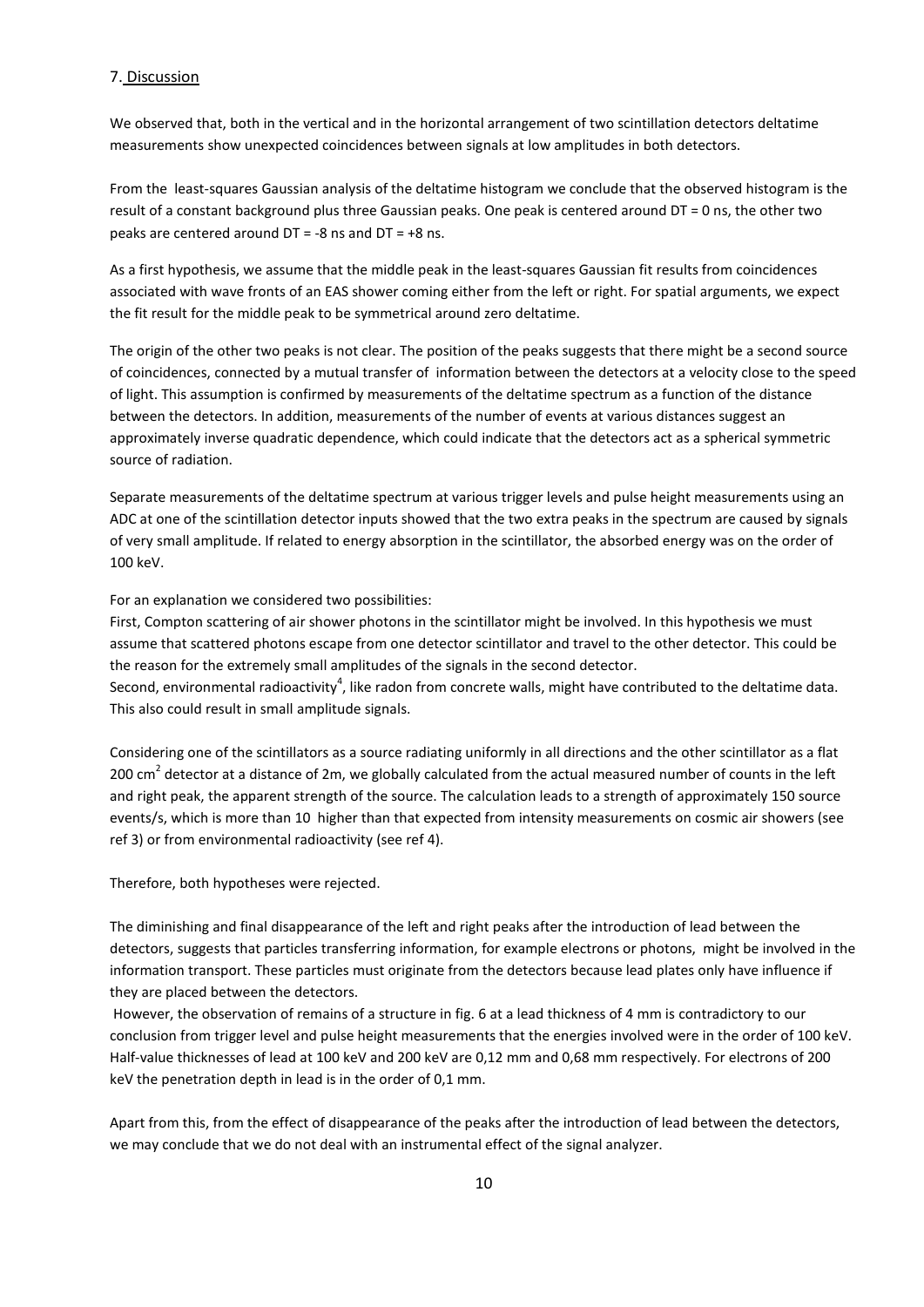# 8. Conclusion

The measurement of time differences between signals in two scintillation detectors in a horizontal arrangement at high values of the PMT voltage and at low values of the trigger level clearly shows a two-peak structure in the deltatime spectrum at low signal amplitudes.

A least-squares fit with three Gaussians first suggests that air showers from cosmic rays are involved in the production of the signal pulses and second indicates that information is transferred between the detectors after a trigger in one of the detectors.

Usually, measurements of cosmic radiation are made with PMT high voltages and signal trigger levels that are chosen to avoid the influence of noise. Consequently, phenomena at low signal amplitudes are hidden, do not become visible in the spectra and are interpreted as noise. However, measurement of the time spectrum of coincidences, however, appears to be a sensitive way to detect the presence of unexpected phenomena and to reveal a structure in the noise. To date, the origin of this structure is unclear.

It is interesting to note that the coincidence method applied to the situation of high PMT voltage and low trigger level might be able to reveal additional information on the interaction process in the detector material. Surprisingly, the information clearly becomes visible in a situation where a high noise level is allowed.

The MuonLab apparatus, designed for projects at the high school and academic bachelor levels, offers two possibilities for detecting fundamental phenomena in cosmic ray physics. First, the muon lifetime and muon velocity can be measured in the vertical setting of the detectors. Second, coincidences produced by secondary particles in material above the detectors (Rossi effect) and, moreover, up to now unexplained coincidences at low signal level can be measured in the horizontal setting of the detectors.

Further experiments on the peak structure in the deltatime spectrum are required to reveal the mechanism of the coincidences and to possibly provide an explanation.